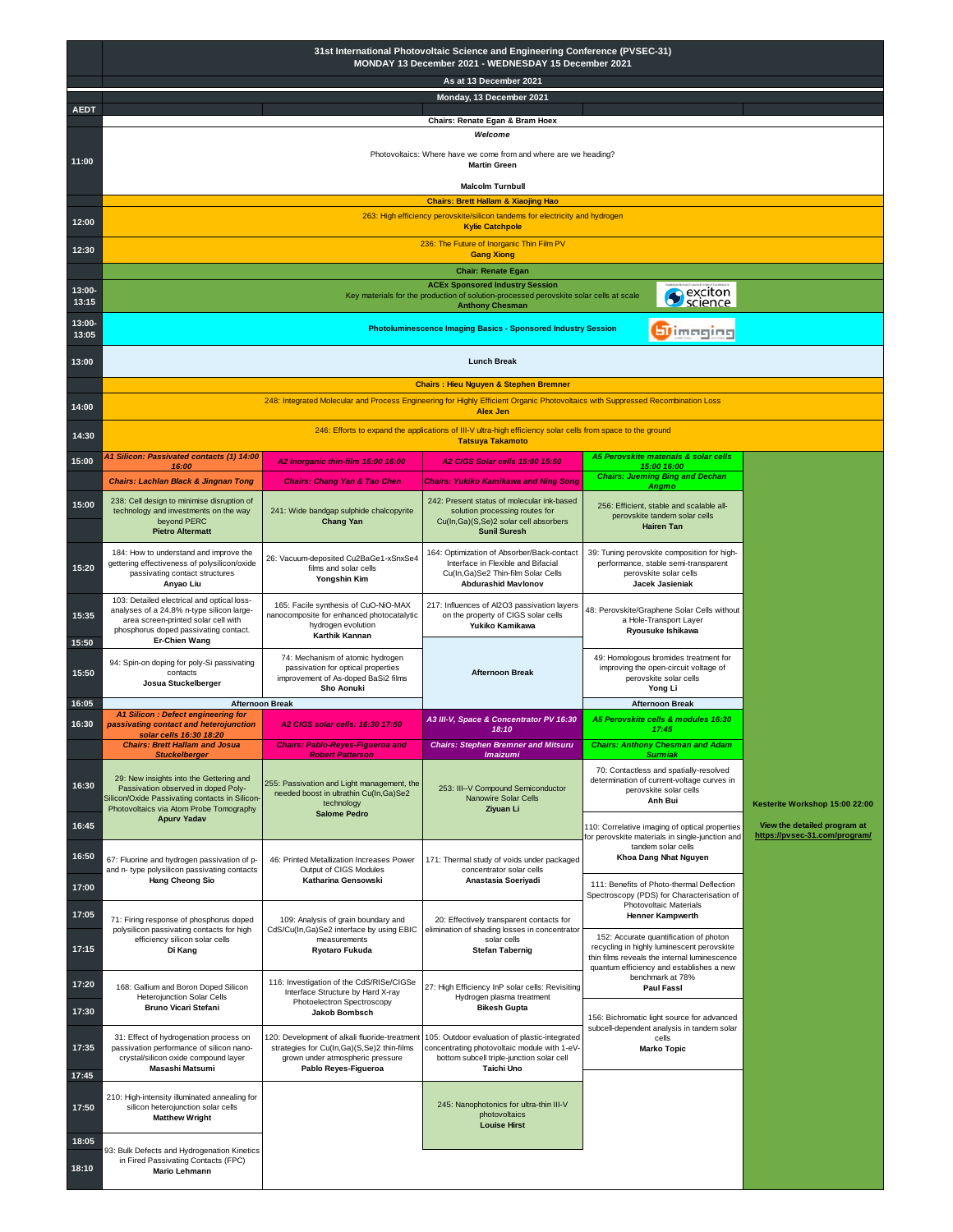|                | 31st International Photovoltaic Science and Engineering Conference (PVSEC-31)<br>MONDAY 13 December 2021 - WEDNESDAY 15 December 2021                |                                                                                              |                                                                                                                                                                                  |                                                                                                                                                                 |                                                                                                                  |  |
|----------------|------------------------------------------------------------------------------------------------------------------------------------------------------|----------------------------------------------------------------------------------------------|----------------------------------------------------------------------------------------------------------------------------------------------------------------------------------|-----------------------------------------------------------------------------------------------------------------------------------------------------------------|------------------------------------------------------------------------------------------------------------------|--|
|                | As at 13 December 2021                                                                                                                               |                                                                                              |                                                                                                                                                                                  |                                                                                                                                                                 |                                                                                                                  |  |
| <b>AEDT</b>    | Tuesday, 14 December 2021                                                                                                                            |                                                                                              |                                                                                                                                                                                  |                                                                                                                                                                 |                                                                                                                  |  |
| 10:15<br>10:45 |                                                                                                                                                      |                                                                                              | <b>Early Bird Quiz</b><br><b>Break</b>                                                                                                                                           |                                                                                                                                                                 |                                                                                                                  |  |
| 11:00          | Chairs: Anita Ho-Baillie and Murad Tayebjee<br>234: X-factors that might determine how perovskite solar cells are deployed<br><b>Michael McGehee</b> |                                                                                              |                                                                                                                                                                                  |                                                                                                                                                                 |                                                                                                                  |  |
| 11:30          |                                                                                                                                                      |                                                                                              | 237: Taking Charge of Upconversion: Mechanistic Insights into Perovskite-Sensitized Triplet-Triplet Annihilation<br><b>Lea Nienhaus</b>                                          |                                                                                                                                                                 |                                                                                                                  |  |
| 12:00          |                                                                                                                                                      |                                                                                              | <b>Chair: Muriel Watt</b><br>100% Renewable Energy Session                                                                                                                       |                                                                                                                                                                 |                                                                                                                  |  |
| 13:00          |                                                                                                                                                      |                                                                                              | Andrew Blakers, Thomas Reindl, Pierre Verlinden, Marta Victoria<br><b>Lunch Break</b>                                                                                            |                                                                                                                                                                 |                                                                                                                  |  |
|                | A1 Silicon Tandems: 14:00 15:30                                                                                                                      | A2 Inorganic thin-film 14:00 15:55                                                           | <b>A6 New Materials &amp; Discovery: 14:00</b>                                                                                                                                   | A7 Module Characterisation: 14:00 16:05                                                                                                                         | A8 PV modules & systems: 14:00 15:20 &<br>A10 PV development, industry, market &                                 |  |
| 14:00          | <b>Chairs: Heping Shen and Gregory J.</b>                                                                                                            | <b>Chairs: Arthur Onno and Hao Xin</b>                                                       | 15:50<br><b>Chair: Robert Patterson</b>                                                                                                                                          | <b>Chairs: Prof. Hishikawa and Benjamin</b>                                                                                                                     | policy 15:20 16:10<br><b>Chairs: Henner Kampwerth, Ivan Perez-</b>                                               |  |
|                | <b>Wilson</b><br>18: 27% efficient monolithic perovskite/c-Si                                                                                        |                                                                                              |                                                                                                                                                                                  | <b>Duck</b>                                                                                                                                                     | <b>Wurfl</b>                                                                                                     |  |
| 14:00          | tandem featuring commercial TOPCon<br>bottom cell<br><b>Klaus Weber</b><br>138: Improving the performance of the silicor                             | 244: Parsing voltage losses in polycrystalline<br>CdSeTe solar cells<br><b>Arthur Onno</b>   | 257: Autonomous and Fully Automated High<br>throughput Materials Discovery Platform<br><b>Adam Surmiak</b>                                                                       | 278: Precise and Reliable Performance<br>Characterization of Novel Photovoltaic<br>Devices<br><b>Masahiro Yoshita</b>                                           | 259: Building Integrated PV: Application<br>Status and Pathways in Australia<br><b>Rebecca Yang</b>              |  |
| 14:15          | bottom cell in epitaxial III-V/Si tandem solar<br>cells                                                                                              | 126: Screening the Recombination Active                                                      | 47: Bayesian optimization of hydrogen                                                                                                                                            |                                                                                                                                                                 | 30: Optimization Method of Installation                                                                          |  |
| 14:20          | <b>Stephen Bremner</b><br>224: The Pathway for Solution-less                                                                                         | Defect in High-Efficiency Thin-film Solar Cell<br>Using Multi-Platform Electron Microscopy   | plasma treatment for reducing defects in<br>silicon quantum dot multilayers                                                                                                      | 35: Recent Advances in Outdoor PL Imaging<br>at UNSW<br><b>Oliver Kunz</b>                                                                                      | Distance of Bifacial PV Modules Considering<br>Cost, Shadow and Cluster                                          |  |
| 14:30          | Photovoltaics Optimisation: combining PERC<br>and Perovskites for an industrially relevant                                                           | based Characterization<br><b>Jialiang Huang</b>                                              | Fuga Kumagai                                                                                                                                                                     |                                                                                                                                                                 | Yuki Sado                                                                                                        |  |
| 14:35<br>14:40 | tandem cell<br><b>Gregory Wilson</b>                                                                                                                 | 173: Defect-resolved effective majority                                                      | 34: Sputtering Zn-1-xGe-xO thin films<br>towards n+-AZO/p-BaSi2 heterojunction                                                                                                   | 129: PV string fault detection by using<br>density of module operation points for Large                                                                         | 30: Reducing greenhouse gas emissions by<br>recycling end-of-life photovoltaic panels                            |  |
| 14:45          | 216: Techno-economic analysis of 2-junction                                                                                                          | carrier mobility in highly anisotropic antimony<br>chalcogenide thin-film solar cells        | solar cells<br>Yudai Yamashita                                                                                                                                                   | scale PV power plant<br>Kaori Tanina                                                                                                                            | <b>Rong Deng</b>                                                                                                 |  |
| 14:50          | and 3-junction Silicon Perovskite tandem<br>cells                                                                                                    | Jianjun Li                                                                                   |                                                                                                                                                                                  |                                                                                                                                                                 | 153: Impact of Bifacial PV Module Shading                                                                        |  |
| 14:55          | <b>Nathan Chang</b>                                                                                                                                  |                                                                                              | 209: Defect Energy Levels of Doped ZnO: A<br>Hybrid DFT Study                                                                                                                    | 190: A Study on Continuous Monitoring and<br>Fault Detection of Photovoltaic Modules                                                                            | and Mismatch on Yearly Energy Yield<br>Simulations                                                               |  |
| 15:00          | 89: Investigation of the contaminants from                                                                                                           | 135: Development of modulated surface<br>texturing for high-efficiency, thin-film, flexible, | Md. Anower Hossain                                                                                                                                                               | Yuta Okamura                                                                                                                                                    | Javier Guerrero                                                                                                  |  |
| 15:05<br>15:10 | molecular beam epitaxy growth chamber for<br>III-V/Si tandem solar cells<br>Chuqi Yi, Zhuangyi Zhou                                                  | silicon-based tandem solar cells<br>Gianluca Limodio                                         | 146: Spray Technology for Flash and<br>Controlled Infiltration of Active Materials in<br>Solar Cells                                                                             | 175: Investigation of Thermal Induced Stress<br>in Silicon PV Modules Interconnected with<br>Multi Busbar Interconnection by Finite<br><b>Element Modelling</b> | 231: Anti-reflection coating on solar glass<br><b>Ning Song</b>                                                  |  |
| 15:15          |                                                                                                                                                      | 213: Effect of H2S concentration for<br>Cu2SnS3 thin films                                   | Tulja Bhavani Korukonda                                                                                                                                                          | <b>Zhimeng Wang</b>                                                                                                                                             |                                                                                                                  |  |
| 15:20          | 133: Energy Yield Modelling of Perovskite/Si<br><b>Tandem Photovoltaics</b><br><b>Ulrich Paetzold</b>                                                | Yoji Akaki                                                                                   | 139: Impact of substrate temperature on                                                                                                                                          | 131: Estimation of Individual Solar Cell<br>Electrical Performance Parameters using                                                                             |                                                                                                                  |  |
| 15:25          |                                                                                                                                                      | 80: Amorphous Mg-doped ZnO Films to<br>Enhance Electronic Properties and Efficiency          | bandgap in ZnSnP2 thin films by MBE<br><b>Taro Kuwano</b>                                                                                                                        | Statistical Analysis of Electroluminescence<br>Images for Silicon Photovoltaic Modules<br>Amit Singh Rajput, Li Wan, Mauro<br>Pravettoni                        | 56: An Australian DER Bill of Rights<br>Niraj Lal                                                                |  |
| 15:30          |                                                                                                                                                      | of CZTS Solar Cells: A First-principles<br>Modelling and Experimental Study                  |                                                                                                                                                                                  |                                                                                                                                                                 |                                                                                                                  |  |
| 15:35          |                                                                                                                                                      | Md. Anower Hossain                                                                           | 169: Comparative study on effect of shell<br>materials like TiO2, NiO and ZnS coated on<br>CdS core for superior photocatalytic H2<br>efficiency under visible light irradiation | 55: A Novel Indoor Approach for the<br>Measure of the Incident Angle Modifier at the<br>Module Level                                                            |                                                                                                                  |  |
| 15:40<br>15:45 |                                                                                                                                                      | 144: Quasi-1D (Sb, Bi) 2Se3 thin films for<br>band-gap tuning in photovoltaic applications   | V. Navakoteswara Rao                                                                                                                                                             | Muhd Nabil Abdul Aziz, Mauro Pravettoni                                                                                                                         | 14: Solar Building Envelope Potentials in<br>Urban Environment                                                   |  |
| 15:50          | <b>Afternoon Break</b>                                                                                                                               | Ivan Caño Prades                                                                             |                                                                                                                                                                                  | 118: Analysis of spectral effects on the<br>performance of various coloured BIPV                                                                                | Hongying Zhao                                                                                                    |  |
| 15:55          |                                                                                                                                                      |                                                                                              | <b>Afternoon Break</b>                                                                                                                                                           | modules at different locations<br><b>Min Hsian Saw</b>                                                                                                          | 187: Distributed PV and power system<br>security during disturbance events in the<br>Australian NEM              |  |
| 16:00<br>16:05 |                                                                                                                                                      | <b>Afternoon Break</b>                                                                       |                                                                                                                                                                                  |                                                                                                                                                                 | Naomi Stringer                                                                                                   |  |
| 16:10          | A1 Silicon Sustainability, reliability and                                                                                                           |                                                                                              | A4 Organic & hybrid solar cells : 16:30                                                                                                                                          | <b>Afternoon Break</b><br>A5 Perovskite materials development:                                                                                                  | <b>Afternoon Break</b><br><b>A8 Vehicle Integrated Photovoltaics:</b>                                            |  |
| 16:30          | characterisation: 16:30 17:45<br><b>Chairs: Alison Lennon</b>                                                                                        | A2 Kesterite solar cells 16:30 18:15<br><b>Chairs: Bart Vermang and Pedro Salome</b>         | 18:15<br><b>Chair: Gavin Conibeer</b>                                                                                                                                            | 16:30 18:15<br><b>Chair: Jianghui Zheng</b>                                                                                                                     | 16:30 18:15<br><b>Chairs: Ned Ekins-Daukes &amp; Angèle</b>                                                      |  |
| 16:30          | 21: Expected global silver consumption for<br>PV based on future energy roadmaps<br><b>Moonyong Kim</b>                                              | 243: DMSO solution route to 13% efficient                                                    | 247: Development of Novel π-Conjugated<br>Polymers for High-Efficiency Organic Solar                                                                                             | 163: Efficiency enhancement of tin and<br>alloyed tin/lead perovskite solar cells by<br>surface passivation with ethylenediamine                                | <b>Reinders</b><br>4: Japanese Activities for the PV-Powered                                                     |  |
|                |                                                                                                                                                      | kesterite solar cell<br>Hao Xin                                                              | Cells<br><b>Itaru Osaka</b>                                                                                                                                                      | Shuzi Hayase                                                                                                                                                    | Vehicles<br>Masafumi Yamaguchi                                                                                   |  |
| 16:45<br>16:50 | 13: Sequential LeTID test to separate the<br>two types of degradations in Si PERC solar<br>cells<br>Yuji Ino                                         | 84: Illumination-dependent Temperature                                                       | 12: Inverted Organic Solar Cell using Zinc-                                                                                                                                      | 191: Microfluidic Processing and Ligand-<br>Engineering of NiO Nanoparticle Thin-Films<br>for Low-Temperature Perovskite Solar Cells<br>Monika Michalska        |                                                                                                                  |  |
| 17:00          | 113: Quantitative analysis of sub-band-gap                                                                                                           | Coefficient of Voc in CZTS Photovoltaic Cells<br>Simon Meng Fei Zhang                        | Oxide with Low Temperature Process<br><b>Junyoung Kim</b>                                                                                                                        | 200: Complementary bulk and surface                                                                                                                             | 252: PV-Powered Electric Vehicles<br><b>Katelyn Purnell</b>                                                      |  |
| 17:05<br>17:10 | luminescence in silicon using a constant<br>injection level<br><b>Rabin Basnet</b>                                                                   | 141: Potential beneficial effects of I-III-H4<br>decomposition during the reactive annealing | 66: High-Quality Passivating Oxide Layer for<br>Silicon-Organic Hybrid Solar Cell                                                                                                | passivations for highly efficient perovskite<br>solar cells by gas quenching<br>Shi Tang                                                                        |                                                                                                                  |  |
| 17:15          | 179: Fluorine passivation of ring defects in                                                                                                         | in CZTSe solar cells<br>Alex Jimenez                                                         | Applications<br>Aditya Saha                                                                                                                                                      | 218: Thermally regulated strain-induced                                                                                                                         | 17: The resilience of PV-powered Vehicles<br>(VIPV)                                                              |  |
| 17:20          | Czochralski-grown silicon<br><b>Rabin Basnet</b>                                                                                                     | 186: Performance improvement in Cd-free                                                      | 176: Zn-Porphyrins are low cost and more                                                                                                                                         | reverse halide segregation<br>Nursultan Mussakhanuly                                                                                                            | Kenji Araki                                                                                                      |  |
| 17:25          |                                                                                                                                                      | CZTS solar cells enabled by wide bandgap<br>window layers via ALD                            | efficient sensitizer in dye sensitized solar<br>cells (DSSC)                                                                                                                     |                                                                                                                                                                 | 73: Thermal modeling of vehicle-integrated                                                                       |  |
| 17:30<br>17:35 | 33: Efficiency Prediction of Solar Cells using<br>Photoluminescence Images and Deep<br>Learning                                                      | Xin Cui                                                                                      | Kotteswaran Shanmugam                                                                                                                                                            | 219: Flexible Inorganic CsPbI3 quantum dot<br>solar cell                                                                                                        | photovoltaic modules<br>Yoshitaka Hayakawa                                                                       |  |
| 17:40          | Yoann Buratti                                                                                                                                        | 38: Light soaking effect in solution processed<br>Cu2ZnSn(S,Se)4 thin film solar cells       | 121: The Role of Excimer in Singlet Fission<br>Parisa Hosseinabadi                                                                                                               | Long Hu                                                                                                                                                         | 68: Review of reliability assessment for<br>automobile components and terrestrial PV                             |  |
| 17:45          |                                                                                                                                                      | <b>Michael Jones</b>                                                                         |                                                                                                                                                                                  | 134: Triple-Cation Narrow Bandgap<br>Perovskite Thin-films for High-Efficiency All-                                                                             | modules towards standardization of vehicle-<br>integrated PV                                                     |  |
| 17:50<br>17:55 |                                                                                                                                                      |                                                                                              | 86: Effects of halogen composition controlled<br>by ligand concentration on near IR                                                                                              | Perovskite Tandem Solar Cells<br>Somayeh Moghadamzadeh                                                                                                          | Daisuke Sato                                                                                                     |  |
| 18:00          | <b>Quick Break</b>                                                                                                                                   | 254: Status of emerging kesterite<br>photovoltaic technology<br><b>Edgardo Saucedo</b>       | luminescence of inorganic lead halide<br>perovskite nanocrystals for quantum cutting<br>application                                                                              | 140: Simultaneous Interfacial and Grain-<br>Boundary Passivation for Highly Efficient<br>Inverted Methylammonium-Free Perovskite                                | 107: Seasonal Variation of the Car-Mounted<br>Photovoltaic Module Performance under<br><b>Driving Conditions</b> |  |
|                |                                                                                                                                                      |                                                                                              | Tomoya Yamada                                                                                                                                                                    | Solar Cells<br>Saba Gharibzadeh                                                                                                                                 | Yasuyuki Ota                                                                                                     |  |
| 18:15<br>19:00 |                                                                                                                                                      |                                                                                              |                                                                                                                                                                                  | <b>Quick Break</b>                                                                                                                                              |                                                                                                                  |  |
| 21:00          |                                                                                                                                                      |                                                                                              | <b>Poster Presentations</b>                                                                                                                                                      |                                                                                                                                                                 |                                                                                                                  |  |